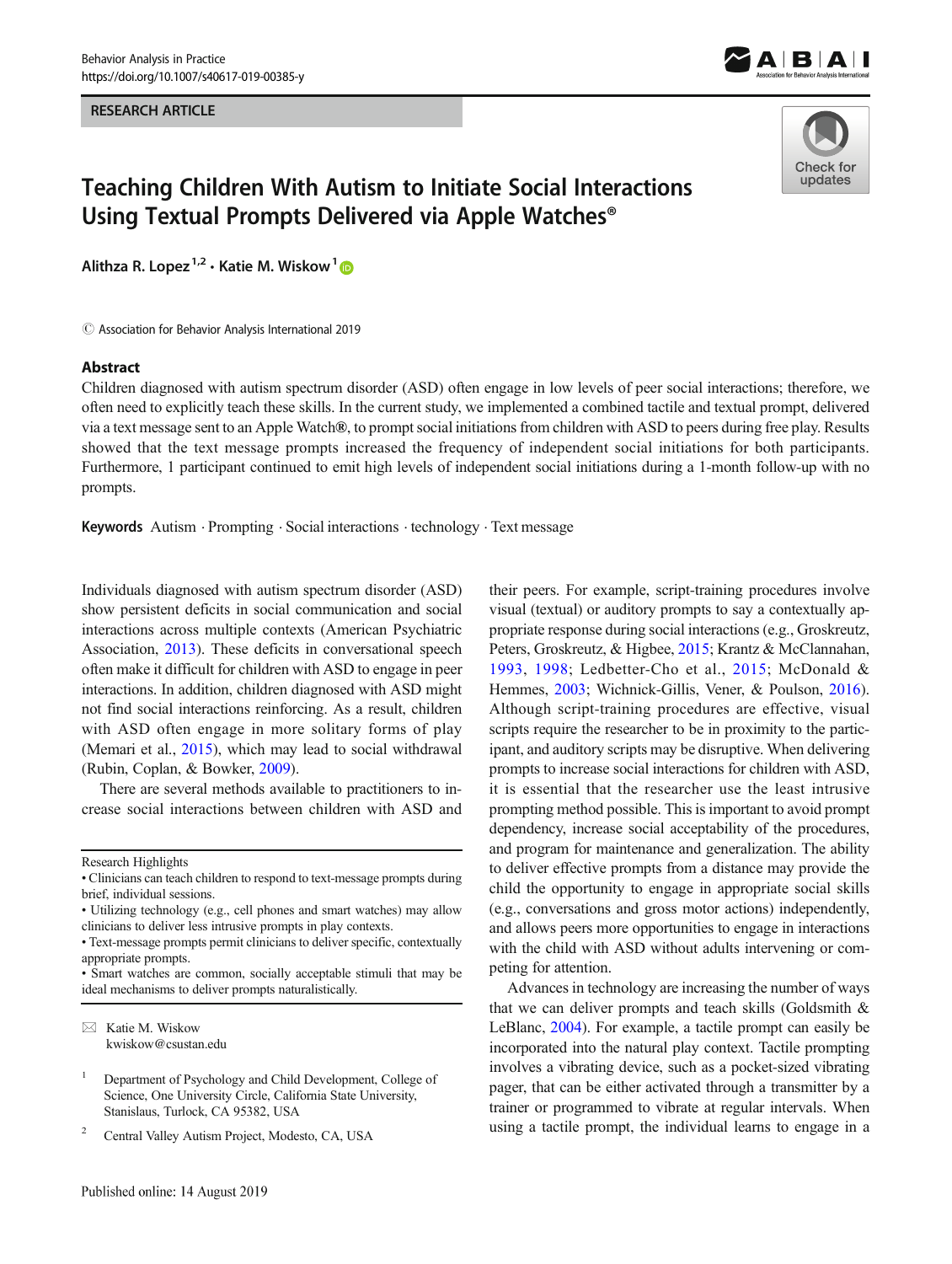desired behavior following the vibrating prompt. The use of tactile prompting allows the researcher to be at a farther distance than traditional prompting methods. As a result, this prompting method also allows for fewer interruptions or distractions by the researcher, potentially making it less stigmatizing for the participant. Furthermore, the use of remote, tactile prompts may aid in the development of effective stimulus control (i.e., social initiations/responses will occur in the natural environment, e.g., in the presence of peers).

Researchers have successfully used a vibrating pager as a tactile prompt to increase the verbal initiations and responses for children diagnosed with ASD (Shabani et al., [2002](#page-6-0); Taylor & Levin, [1998](#page-6-0); Tzanakaki et al., [2014](#page-6-0)). Furthermore, Taylor and Levin ([1998](#page-6-0)) found tactile prompting to be more effective than verbal prompting to increase the frequency of initiations compared to traditional prompting methods (e.g., verbal or gestural prompts). One potential limitation of these studies is that none of the researchers separated independent and prompted initiations or responses; therefore, it is unclear whether the increase in social interactions occurred independently of the delivery of the tactile prompt. Also, the tactile prompt was delivered every 25 s (Shabani et al., [2002\)](#page-6-0) and every 60 s (Taylor & Levin, [1998](#page-6-0); Tzanakaki et al., [2014\)](#page-6-0), regardless of responding. Because a fixed time schedule was used, it is unclear whether a prompt was necessary at any given interval.

A recent method of delivering tactile prompts involves using a text message (Grosberg & Charlop, [2017\)](#page-6-0). Given the current popularity and common use of cell phones, prompts delivered via text message may be considered less intrusive and more socially acceptable. In addition, in contrast with a tactile prompt alone, a text-message prompt allows the researcher to deliver a specific, contextually appropriate response. In a recent study by Grosberg and Charlop ([2017\)](#page-6-0), researchers increased the conversational speech of six children with autism using text-message prompts during training. The researchers conducted text-message prompt training, following baseline, until the participants were able to emit at least eight prompted or independent conversational phrases to an adult during play. After text-message prompt training, researchers conducted two 5-min testing sessions in which the cell phone was removed from the play setting (i.e., no textmessage prompts were delivered) with the sibling or peer. Four participants immediately met the criterion of eight phrases, one participant required two additional training sessions with the adult and then met the criterion, and one participant required script fading to meet the criterion. Generalization probes and a 1-month follow-up probe demonstrated all participants maintained similar levels of conversational speech. Although the intervention produced an increase in conversational phrases, it is unknown to what extent these phrases were social initiations or responses. Furthermore, all the conversational partners consisted of a sibling or a known peer during brief sessions (5 min).

One rationale for using this technology is to limit the intrusiveness of prompting and increase the social acceptability of the teaching procedure. Interestingly, in the study by Grosberg and Charlop ([2017](#page-6-0)), the text-message prompt was only utilized with the adult; therefore, it is unknown how effective this type of prompt might be when delivered during play with a peer. As technology becomes more advanced, so should our attempts at advancing traditional prompting methods. To our knowledge, no studies to date have utilized a smart watch to deliver text-message prompts to children with ASD during play with a peer.

The purpose of the current study was to evaluate the effectiveness of a combined textual and tactile prompt to increase social interactions in two children diagnosed with autism during free play with a peer. Specifically, we delivered the prompt as a text message sent from an Apple iPhone® to an Apple Watch® following an interresponse time (IRT) equal to 30 s. This allowed us to deliver specific, contextually appropriate phrases to the participant and avoid overprompting.

#### Method

#### **Participants**

Participants included two 6-year-old boys diagnosed with ASD who were receiving applied behavior analysis (ABA) services from an autism provider in central California. Buster had been receiving services from the ABA provider for 3 years. Bochy had been receiving services from the ABA provider for 3 years, 6 months. Buster and Bochy met the following prerequisites to participate: experience with free-play periods with peers; mastery and generalization of letter identification, phonics, and sight word programs; and passing the pretest. The pretest required the participant to read the training and posttraining phrases and questions four times each on white index cards. The pretest was the same for both participants. Buster passed the pretest with 100% correct, and Bochy passed the pretest with 95.8% correct. We also recruited one typically developing peer to play with each of the participants. Lucille was a 7-year-old girl who had attended peer plays regularly at the center. Lucille did not have any prior contact with either participant prior to the study.

#### Setting and Materials

All baseline, training, and posttraining sessions took place at the service provider's clinic located in central California. Training sessions took place in the client's individual oneon-one room (2.1 m  $\times$  2.4 m) that contained a table, two chairs, the client's program stimuli, and some play items (e.g., books, blocks, Legos, or cars). Baseline and posttraining sessions took place in an unoccupied playroom  $(9.3 \text{ m} \times 3.9 \text{ m})$  located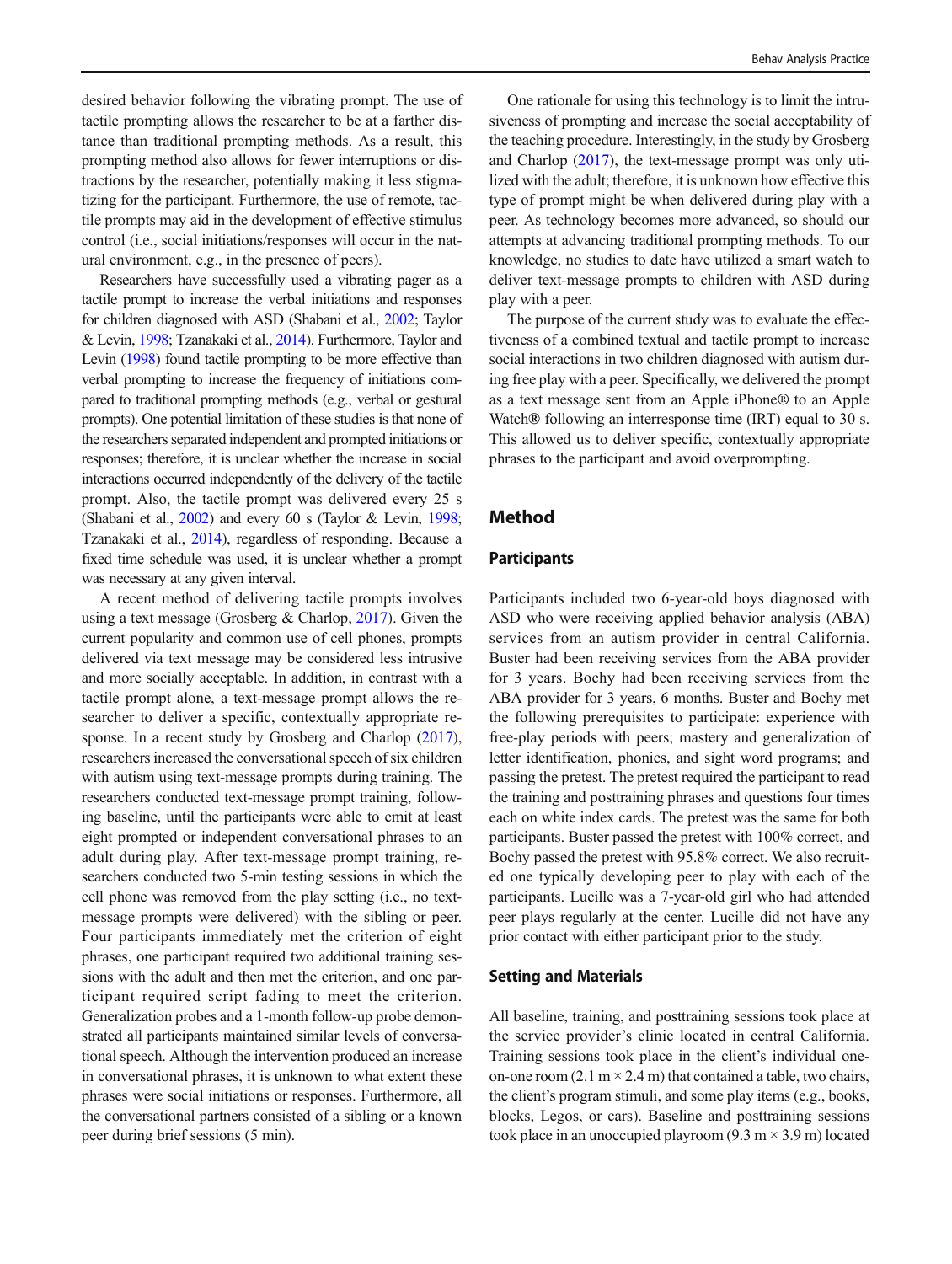within the clinic. The playroom contained tables, chairs, and shelves with books. The playroom also contained three different pretend play sets (grocery store checkout counter, workshop, and fishing set). The researchers chose these play sets because they included a variety of items, which provided the participants and the peer opportunities to tact different items or describe how they were playing. We used an Apple iPhone® to send text messages to the participants, who wore an Apple Watch<sup>®</sup> on their wrists throughout all baseline, training, and posttraining sessions. We also used a timer to track the 30-s IRT required to deliver the textual prompt.

#### Response Measurement

We collected data via electronic devices using the Countee application (Peić & Hernández, [2016](#page-6-0)). Trained observers recorded the frequency of independent initiations, prompted initiations, and independent responses emitted by the participants. We defined initiations as statements or questions emitted by the participant toward a peer (e.g., "I have the wrench," "Do you want my apples?" or "Here you go"). Researchers scored an *independent initiation* when the participant stated a phrase or question without prompting if at least 5 s had elapsed since the peer said something and at least 5 s since receiving the prompt. Researchers scored a prompted initiation when the child stated the phrase or question within 5 s of receiving the textual prompt via text message. These statements or questions were either the same phrase or a related phrase using the same noun that was stated or asked in the textual prompt (e.g., the textual prompt read, "I have apples," but the participant instead said, "Here's the apples"). Researchers scored a response when the participant replied to a social initiation made by the peer with a comment or mand, within 5 s of its occurrence. For example, the peer stated, "I have the apples," and the participant responded, "I have the grapes," or the peer stated, "I like apples," and the participant responded, "Cool, do you like grapes?"

We also measured the *latency* to independent and prompted initiations. We measured latency to initiations as the number of seconds from the onset of the session to the first initiation (independent and prompted). The maximum latency to initiations was 900 s (i.e., the total session duration).

#### Interobserver Agreement

We assessed interobserver agreement by having a second observer simultaneously, but independently, record the frequency of the target behaviors (independent initiation, prompted initiation, response) via electronic devices during 67% (baseline and posttraining) and 100% (follow-up) of sessions for Buster, and 100% (baseline) and 50% (posttraining) of sessions for Bochy. We calculated interobserver agreement using the proportional method via the Countee application. The

session was divided into consecutive 10-s intervals, the smaller number of responses was divided by the larger number of responses in each interval, all the intervals in a session were averaged, and the result was multiplied by 100 to yield a percentage. For Buster, average agreement was 97% (range 95%–99%) during baseline, 95% (range 89%–100%) during posttraining, and 94% (range 83%–100%) during the 1-month follow-up. For Bochy, average agreement was 98% (range 95%–100%) during baseline and 100% during posttraining.

#### Experimental Design

We used a multiple-baseline across-participants design to evaluate the effect of the text-message prompting on the frequency of independent social initiations and responses. After baseline, the researcher conducted training to teach the participants to respond to the tactile prompt and read the textual prompt on the watch until the participant met mastery criteria. Then, we conducted posttraining sessions for an additional six sessions with both participants. We also conducted three maintenance sessions with Buster during a 1-month followup.

## Procedure

Both baseline and posttraining sessions were 15 min in duration and took place in an unoccupied playroom within a clinic in central California. The participant wore the Apple Watch® during all baseline, training, and posttraining sessions. The same peer was present for each participant throughout baseline and posttraining sessions. Before each session, the researcher told the peer with whom she was going to play (e.g., "Today you're going to play with Buster!"); we did not provide any other instructions or any formal training. At the beginning of each baseline and posttraining session, the researcher randomly selected one of the three pretend play sets by picking a picture card that represented each play set out of a bag. The researcher did not conduct more than two consecutive sessions with the same play set. The researcher stated, "We'll be playing with [play set]." Then, the researcher removed the other two play sets and instructed them to "go play!" During sessions, the researcher remained in the same room as the participant and peer but did not interact with them. The researcher was as far as possible in distance, but close enough to hear the interactions between the participant and the peer (e.g., if the children were speaking loudly, the researcher was farther away; if the children were speaking quietly, the researcher was closer). At the end of all baseline, training, and posttraining sessions, the researcher stated, "We're all done."

Baseline During baseline, the participant wore the Apple Watch® on the wrist. The researcher did not deliver any prompts or programmed consequences.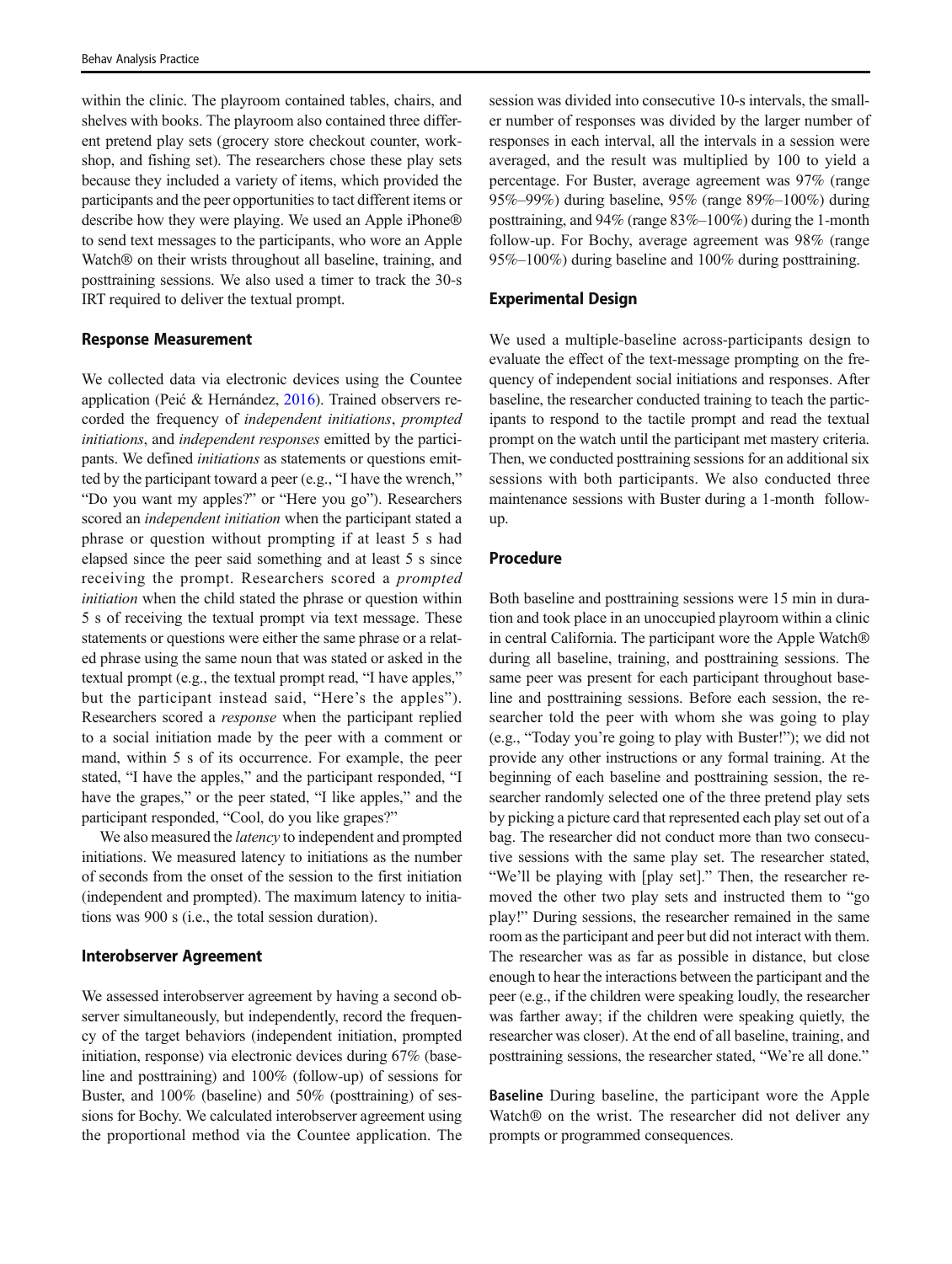Training Training sessions took place one to four times a day, for 10 trials (i.e., 10 to 40 trials each day) after the participant completed the baseline phase of the study. During training, the researcher taught the participants how to respond to the tactile prompt and then read the textual prompt on the Apple Watch®. Training consisted of three steps: checking the watch, reading the text on the watch, and reading the text on the watch during play. The participant mastered each step when he responded correctly for at least 80% of trials during one session.

During the first step, the researcher stated, "When you feel the watch vibrate, remember to check it." The researcher delivered verbal praise (e.g., "Awesome," "Good work," or "Nice job") contingent on the participant looking at the watch when he received a text message. During the second step, the researcher stated, "Read it" after the text message occurred. We used the statements and questions during training and posttraining. These phrases included "I have the [item]," "I like [item]," "Do you want this?" "Do you like [item]?" "What [item] do you have?" and "Here you go." We chose these phrases based on clinical experience and because they would be applicable across a variety of play sets. We randomized the order of the phrases within the session and delivered one dependent on what was occurring contextually. The same prompted phrase was only delivered up to two times consecutively. The researcher delivered verbal praise contingent on the participant checking the watch and reading statement or question independently. During the third step, the researcher acted as a peer and engaged in play with the toys available within the participant's one-on-one room. The researcher delivered the textual prompt, delivered verbal praise, and responded (e.g., "Thanks for asking me. I like the car.") contingent on the child reading and stating the phrase or asking the question. If the participant did not respond to the prompt within 5 s, the researcher told the participant, "Remember to look at the watch and read."

Posttraining Posttraining sessions were similar to baseline except that (a) prior to the start of each session, the researcher told the participant, "When you feel the watch vibrate, remember to check it and read," and (b) the researcher programmed to deliver the text-message prompt following a 30-s IRT for independent social initiations and responses. For example, if the participant responded to an initiation from the peer, we reset the 30-s interval. We programmed a 30-s IRT for prompt delivery; however, the IRT averaged 60 s due to the researcher stopping or resetting the timer when the participants began to independently respond or initiate toward the peer but failed to complete the response or initiation (e.g., "Can  $I \dots$ ," "Do you ...," or "My . . ."). We did not score these instances as an independent initiation or response. The textual prompts contained the same phrases or questions as those used during training and were contextually relevant to what the children

were playing—for example, prompting, "I have the apple," when playing with the checkout counter, or "I have the saw," when playing with the workshop. If the participant failed to check and read the textual prompt twice, the researcher stated "[Child's name], check the watch!" or "[Child's name]," while tapping on the wrist to signal to the participant to look at the watch; however, this never occurred. During posttraining, the researcher did not deliver feedback to the participant following any of the target behaviors.

One-month follow-up. The contingencies during the 1 month follow-up with Buster were identical to baseline. We were unable to complete a follow-up with Bochy due to summer break.

### Results

Figure 1 displays the frequency of social initiations and responses emitted by Buster (top panel) and Bochy (bottom panel). During baseline, Buster and Bochy engaged in low levels of independent social initiations ( $M = 3.3$  and 2.8, respectively) and responses ( $M = 3.7$  and 1.3, respectively). We set the mastery criterion as an 80% increase from the highest



Fig. 1 Frequency of independent initiations (closed squares), responses (closed circles), and prompted initiations (open squares) for Buster and Bochy across baseline, posttraining, and 1-month follow-up phases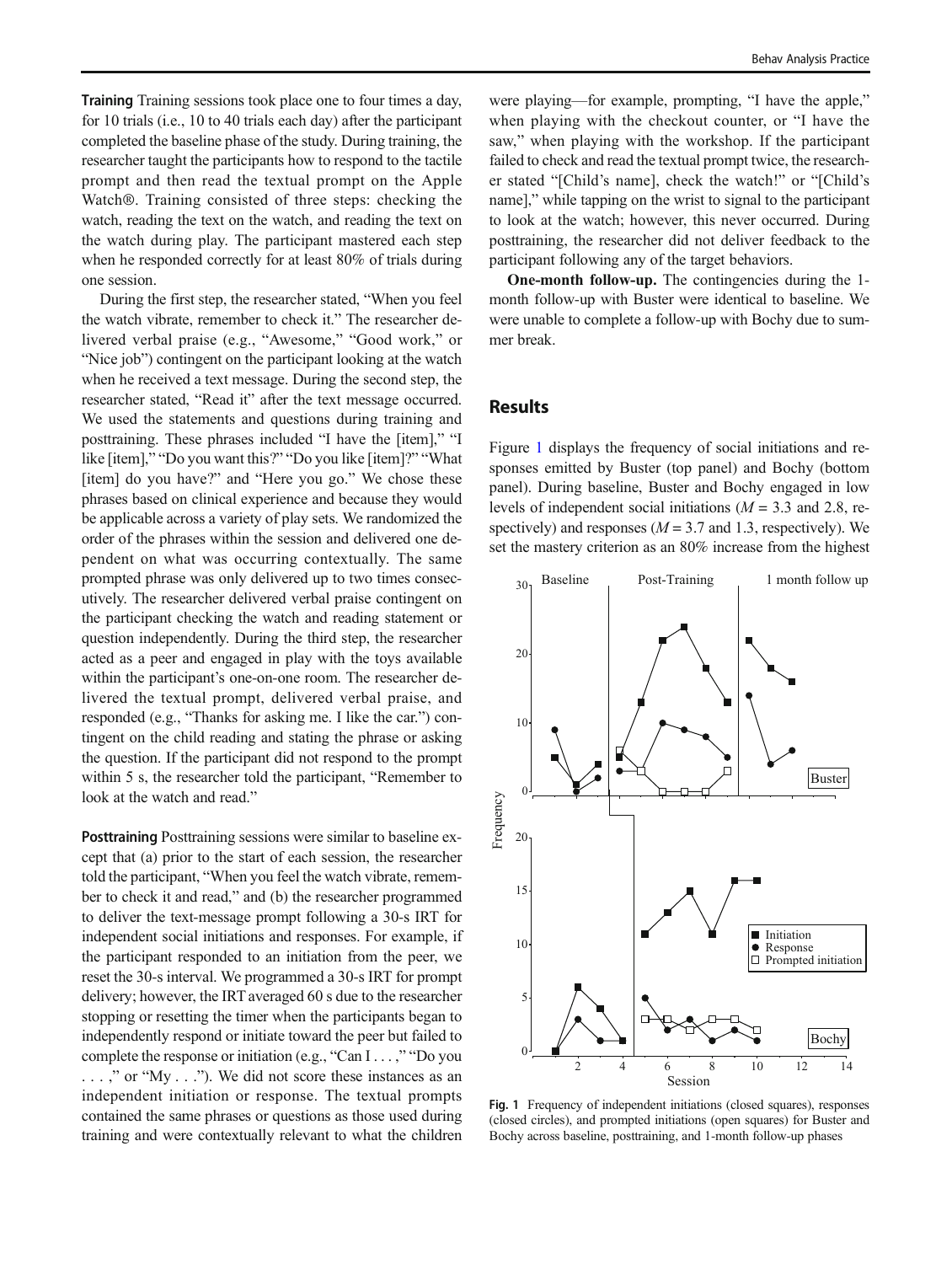baseline session. To reach an 80% increase during posttraining, we set Buster's mastery criterion at 9 and Bochy's mastery criterion at 11 independent initiations. Following baseline, Buster completed the training phase in five sessions. Specifically, Buster completed the first step of training in one session (80%). Buster completed the second step of training in one session (90%); however, the researchers conducted an additional session to obtain interobserver agreement data, during which Buster scored 80%. Buster completed the third step of training in two sessions (10% and 80%, respectively). Bochy completed the training phase in three sessions, one session of each training step, and scored 100% during each session. During posttraining, the number of independent initiations increased for Buster  $(M = 15.8)$  and Bochy  $(M = 13.7)$ . Buster engaged in an average of 2.0 prompted initiations, which gradually decreased across session, and Bochy engaged in an average of 2.7 prompted initiations. On average, Buster and Bochy both engaged in slightly higher levels of responses during posttraining  $(M = 6.3$  and 2.3, respectively). During a 1-month follow-up, Buster continued to engage in high levels of independent initiations  $(M = 18.7)$ and responses  $(M = 8.0)$ .

Figure 2 displays the latency to each participant's first independent and first prompted social initiation for each session. During baseline, the latency to independent initiations for Buster (top panel) averaged 336.3 s. During posttraining, the latency to independent initiations decreased  $(M = 41 \text{ s})$ , whereas the latency to prompted initiations averaged 504.8 s. This indicates that the latency to independent initiations for Buster decreased by 87.8% from baseline. Additionally, it is important to note Buster engaged in independent initiations first in all but one session (Session 5), and he did not require any prompts during Sessions 6 to 8. During the 1-month follow-up, the average latency to independent initiations was 15.3 s. Overall, the latency to independent initiations during the follow-up session for Buster decreased by 62.7% compared to posttraining and by 95.4% compared to baseline.

During baseline, the latency to independent initiations for Bochy (bottom panel) averaged 287.3 s. During posttraining, the latency to independent initiations decreased  $(M = 94.7 \text{ s})$ , whereas the latency to prompted initiations averaged 105.7 s. This indicates that the latency to independent initiations for Bochy decreased by 67% from baseline. Bochy emitted prompted initiations first during three out of the six posttraining sessions.

## **Discussion**

The purpose of the present study was to evaluate the effects of a combined tactile and textual prompt (i.e., text message) delivered to an Apple Watch® on social initiations in two children diagnosed with ASD. Consistent with previous research,



Fig. 2 Latency to independent (closed squares) and prompted (open squares) initiations for Buster and Bochy across baseline, posttraining, and 1-month follow-up phases

both participants emitted a higher frequency of social initiations after training; however, the frequency of responses occurred at similar levels across baseline and posttraining phases. It is important to note the participants in this study surpassed the set mastery criteria, and one participant maintained high independent initiation levels during a 1-month follow-up. Specifically, Buster averaged 12.5 more independent initiations during posttraining, and Bochy averaged 10.9 more independent initiations during posttraining.

The current study extends previous research on teaching and prompting social interactions with children diagnosed with ASD in three important ways. First, the incorporation of discrete technology (i.e., the Apple Watch®) allowed the researcher to deliver prompts unobtrusively. The success of this prompting method suggests that newer forms of technology may replace more traditional prompting methods (e.g., words printed on paper) in some contexts, particularly when teaching social behaviors. The text-message prompting also allowed for a greater distance between the researcher and the participants and their peer during the play sessions. As such, this may have increased the opportunities the participant and the peer had to engage in conversations with each other rather than with the researcher; however, we did not experimentally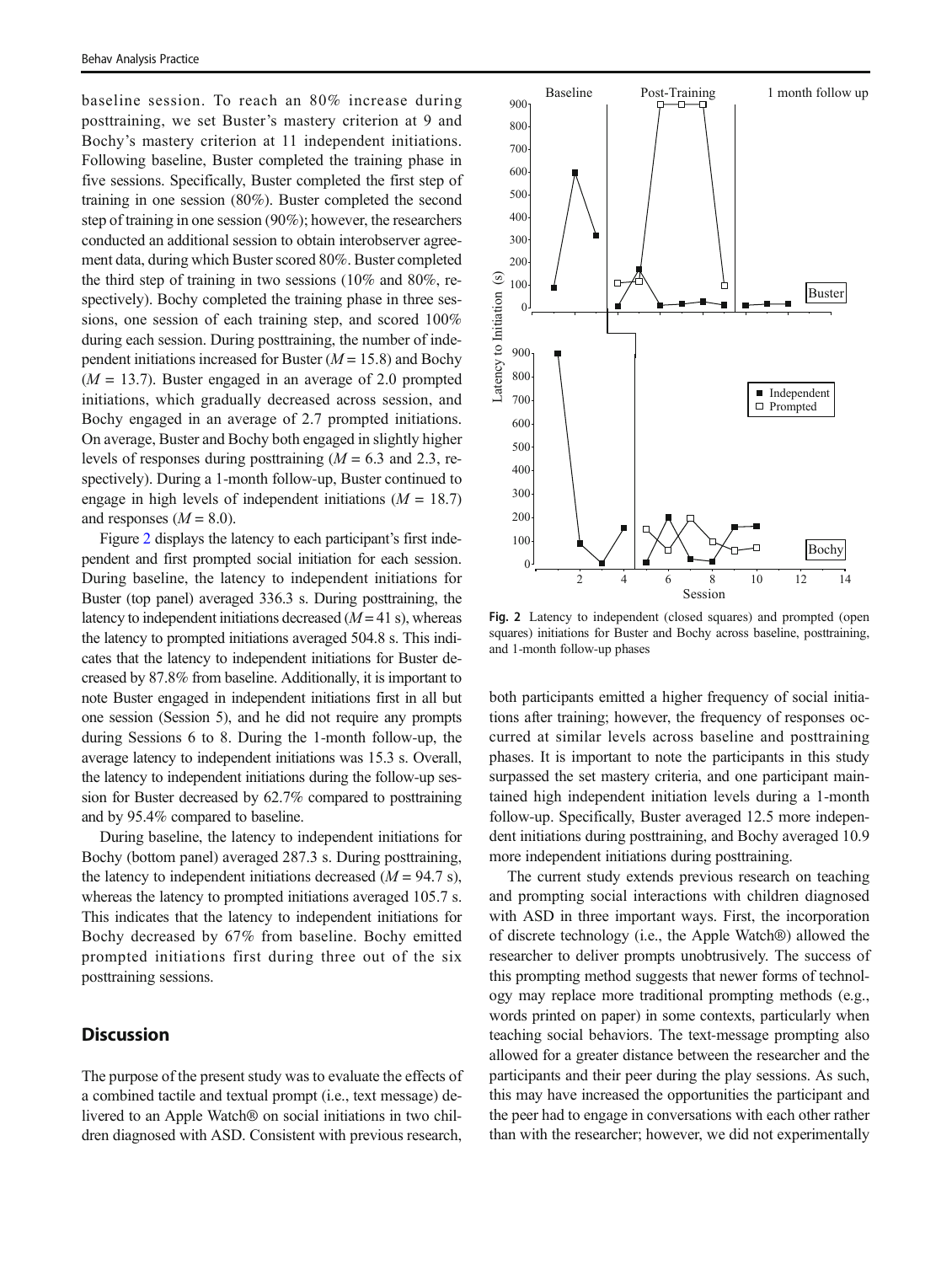test this hypothesis. Furthermore, unlike a cell phone, the participant wears the smart watch on the wrist, which may make it more accessible, allowing the individual to immediately attend to its vibration, and less likely to be lost or taken. Given that it is common to wear and check smart watches, it may be easier to generalize skills by delivering prompts through this device in settings and situations in which social interactions more naturally occur (e.g., in play settings with multiple children present). Although we were unable to conduct generalization sessions, the results of the present study provide preliminary data on the use of smart watches to deliver prompts in social contexts that future researchers may wish to explore.

Second, in the present study we collected data on the latency to independent and prompted initiations. To the researchers' knowledge, there are currently no studies in which researchers collected and evaluated data regarding latency to social initiations. Latency is an important measure in social contexts because it may be an indication that the individual is able to independently access social reinforcers. That is, it indicates that the participant is not dependent on the delivery of the prompt or the initiation of the peer. In addition, shorter latencies likely facilitate continued access to reinforcement for both play partners; long latencies might function as extinction or punishment for the peer, who may then leave. In the present study, the latency to independent initiations typically occurred prior to prompted initiations for Buster, and during Sessions 6 to 8 we never delivered a prompt (i.e., the IRT was always less than 30 s). The latency to independent and prompted initiations was less clear for Bochy. We prompted Bochy to emit an initiation prior to any independent initiations during half of the posttraining sessions. An interesting finding is that sessions that we conducted on the same day (Sessions 5–6 and 7–10) corresponded to the researcher delivering a prompt first. This may have occurred because the play set was less reinforcing after Bochy already played with a particular play set that day. Future research in this area may consider only conducting one or two sessions per day or including more toy sets to maintain interest and motivation for longer periods of time.

Third, we systematically delivered prompts using a 30-s IRT. This procedure may be beneficial to evoke behavior change while limiting intrusiveness in clinical practice. Previous research has not always specified how often prompts were delivered or the criterion for prompt delivery (Anson, Todd, & Cassaretto, [2008;](#page-6-0) Gena, [2006](#page-6-0)), or set prompts to be delivered on a time-based schedule regardless of responding (Shabani et al., [2002;](#page-6-0) Taylor & Levin, [1998](#page-6-0); Tzanakaki et al., [2014\)](#page-6-0). Using an IRT to dictate when to deliver a prompt set a guideline for the researchers to follow and allowed the participant appropriate time to independently initiate or respond, therefore avoiding overprompting. Additionally, the 30-s IRT is an objective criterion that will allow future researchers to precisely compare varying intervals of IRTs on the level of independent social interactions. Future researchers could also

explore using an IRT to determine a criterion for fading prompts.

Although the results of the present study are promising, there are several potential limitations that researchers should address in future research. One potential limitation includes the delay between the iPhone sending the text-message prompt and it being received on the Apple Watch®. On average, it took 19 s (range 17–22 s) for the text-message prompt to be received and read on the Apple Watch®; therefore, the IRT was greater than 30 s due to this delay. However, there were also instances throughout the study (four times with Buster and one time with Bochy) in which the participant independently initiated a conversation with the peer during the delay to receiving the prompt. That is, we scored a prompt when the researcher sent the text message and compliance with the prompt when the participant read the prompt out loud. This suggests that we could increase the IRT while maintaining high levels of social initiations. Future researchers should account for the text-message delay time when considering an IRT requirement. Responding during the delay may also indicate a transfer of stimulus control from the prompts to the naturally occurring social context that suggests the researcher could reduce or eliminate prompts.

The types of play sets used in the study may have influenced responding. Specifically, the researcher observed a difference between the frequency of initiations dependent on the play set during a session. These differences could be because some play sets were more fun (i.e., reinforcing) than others or because the participants could tact more items in certain play sets. For example, during Sessions 4, 9, and 11, we assigned Buster to play with the workshop and he engaged in lower levels of initiations, on average, compared to the other play sets. We included three different toy sets to increase the probability of generalization and avoid possible satiation; however, these data indicate that if future researchers include different types of pretend play sets, it may be important to consider (a) conducting a pretest to determine the number of items and actions a participant is able to tact with toy sets or (b) conducting a preference assessment with the participant and peer to identify highly preferred toy sets prior to conducting social interaction sessions. Future researchers may attempt to equate play sets by using a concurrent-choice arrangement and select toy sets preferred by the participant and the peer.

We did not collect data on the frequency of the peer's initiations and responses or participant nonresponses. These data would have been beneficial to determine the extent to which the peer responded to initiations emitted by the participant because peer responses to initiations may have influenced the future initiations or responses of the participant. For example, if the peer did not respond, this may extinguish or punish initiations and result in lower levels of interaction. It may also be beneficial to conduct peer training at the onset of the study or provide instructions prior to sessions for the peer to respond to the participant initiations. Furthermore, the number of peer initiations directly influences the opportunities for responding. We observed little to